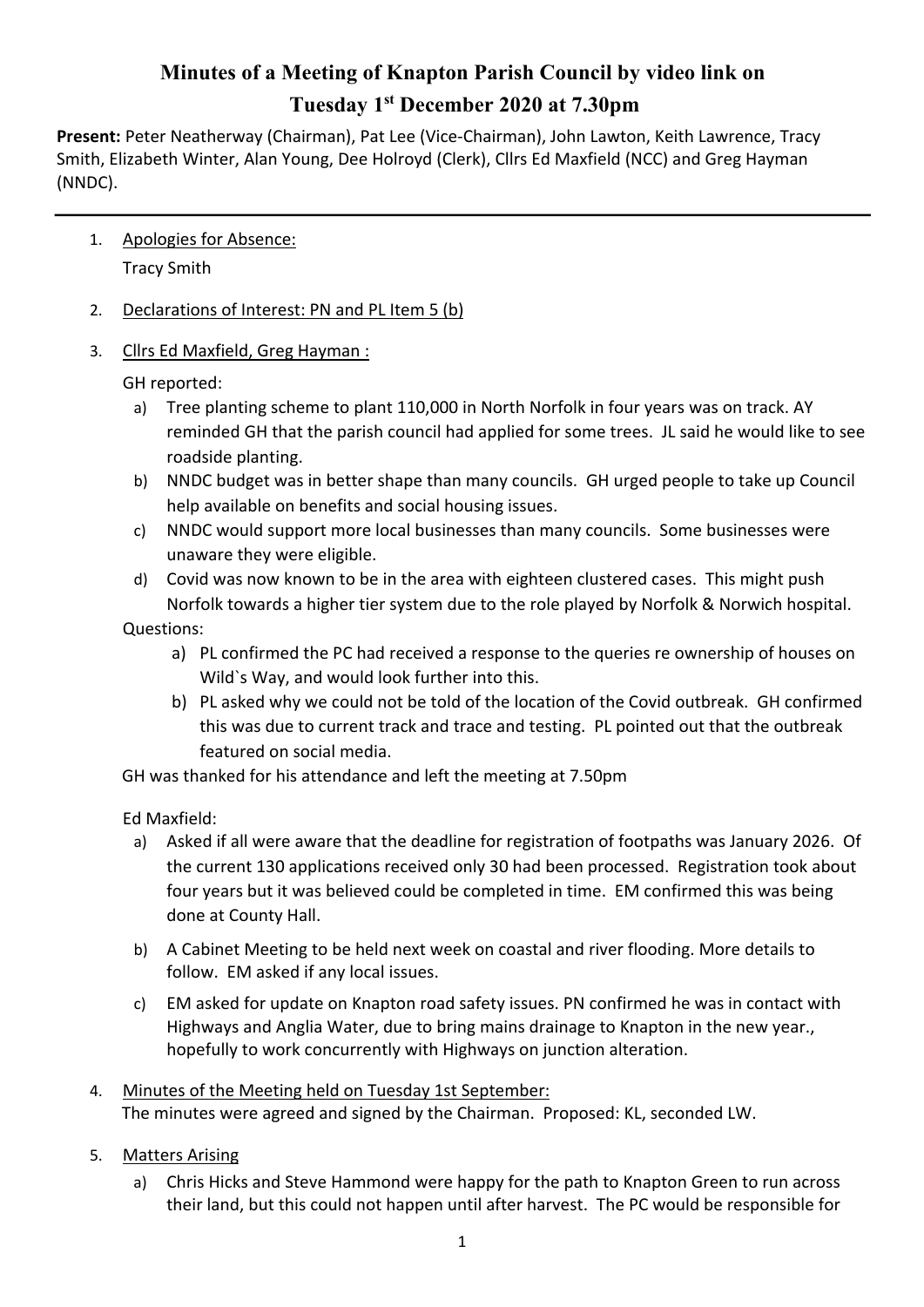the path running behind the pond. NNDC would be asked to fence off the pond. Two or three exits would be needed onto the B1145. AY suggested clearing the land at the back of the pond. Path creation to go on February agenda.

- b) DH to ask Highways to clear the ditch leading from the pond. The Water Tower overflowed into the pond. The pond used to be pumped out by Anglia Water, but that was no longer the case.
- c) PN congratulated PL and KL for their input into getting permission for the path.
- d) Allocation of rent monies to Allotment Committee: As discussed at the last meeting, all agreed that this money (£255) should be made available to the Allotment Committee who would account to the PC.
- e) Christmas Trees:

These had been very kindly selected and delivered by Tracy Smith and David Bindly of Knapton Green, who were donating one tree. KL and AY to put up on 2<sup>nd</sup> December. AY had lights for one tree and Steve Kingston, of Knapton Hall would provide a second set. Ted and Sue Bullock had kindly agreed to supply the electricity.

PN thanked all involved. DH to write to TS and David Bindley, the Bullocks, Steve Kingston and KL and AY to thank them for their input.

f) Christmas Day meals:

Ceri and Mark Quinton had very kindly offered to cook for any Knapton resident living alone. To gbe advertised in the Knapton News, and currently on the website. Numbers by  $12<sup>th</sup>$ December. A map showing possible candidates was suggested.

- 6. Parish Councillor`s Reports:
	- a) JL: the speed sign had been moved and JL had taken data off which he would pass to PN and the police.

JL had a list of PPE available.

- b) LW had located 38 children in Knapton and had delivered all Advent calendars which were very well received. LW had thanked Waitrose for their donated calendars.
- c) PL wanted to make sure that everyone delivering for the Angels had access to sufficient PPE.
- d) PN had been asked about a local handyman. He wondered if we could add names of any such person to the website and possibly Knapton News. PL suggested simply putting their contact details and the fact they lived in the village and offered their services. Councillors to give details of anyone local and willing.
- e) AY confirmed outline planning application received from Anglia Water regarding mains drainage installation. It was hoped that landscaping on completion would screen any infrastructure. JL asked whether the PC was going to comment on the planning application. AY also reported cutting of and reducing in height, the hedge at the old Men`s Club.
- 7. Finance: the clerk reported a current credit balance of £5,100. The Precept application was due to go in shortly.
- 8. Budgeting Process for Projects: the clerk confirmed that any expense exceeding £100 and not allowed for in the budget, would have to be put on the Agenda and agreed at a subsequent meeting.
- 9. Zoom Costs: A cost of about £14 per meeting was agreed by all.
- 10. Knapton Angels: had been covered under item 7.